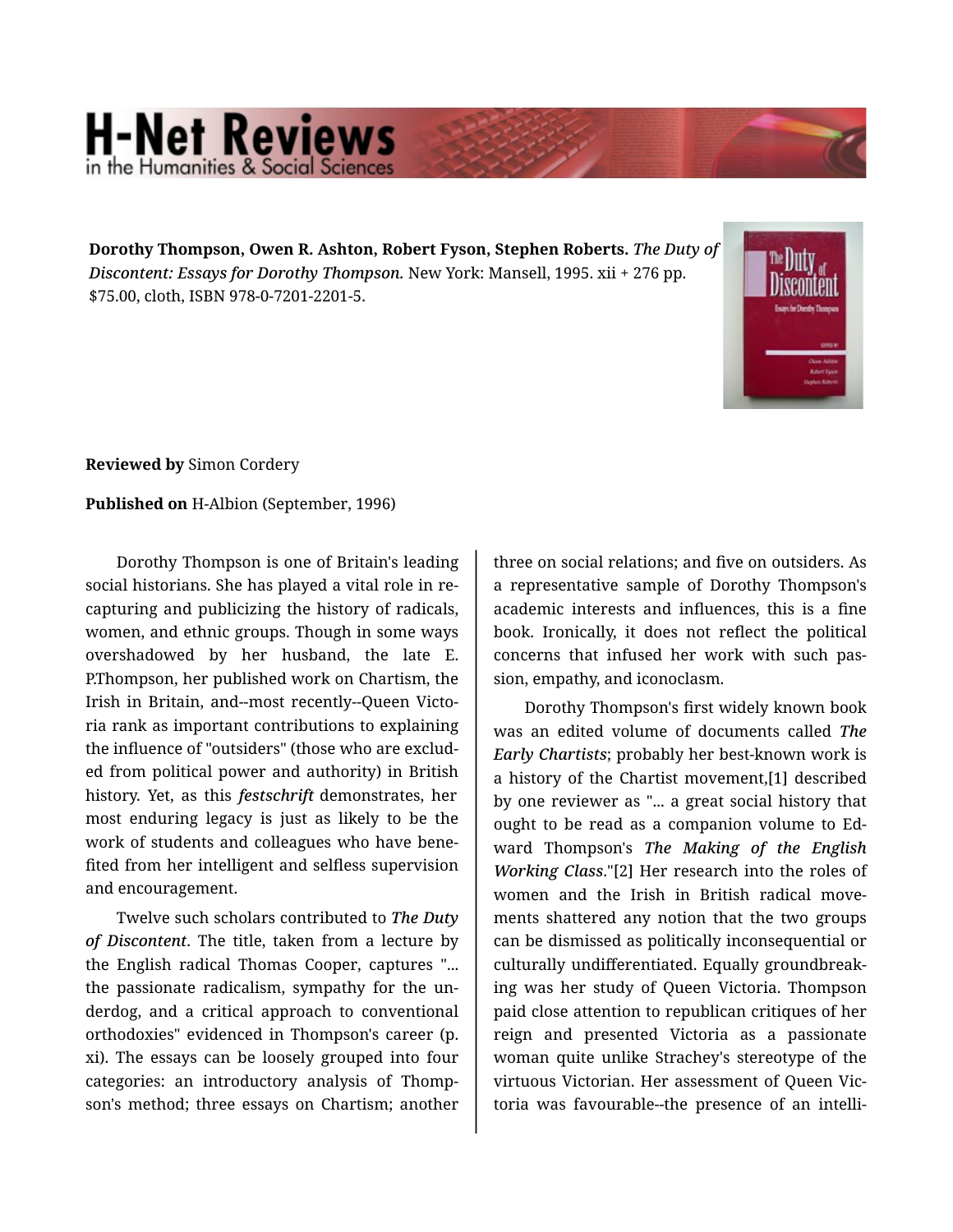gent, generally popular woman as head of state prepared Britons for the changing nature of gen‐ der relationships during the twentieth century.[3]

As she readily admits, however, publishing was not one of Dorothy Thompson's leading prior‐ ities.[4] As the distaff side of what she called the "Thompson academic factory"[5], her days re‐ volved as much around "bringing up children, running a household and taking an active part in contemporary politics..." as around teaching and research.[6] She was born Dorothy Towers in 1923 into a family with "artisanal" roots. Her grandfa‐ thers were a shoemaker and a merchant seaman; her father owned a music shop and her mother gave piano lessons and recitals. Her interest in "outsiders" developed from her experiences as a village girl of modest means at a private suburban school, and from her sense that there was more life and joy in the "...villagers and gypsies on the common ... than the people at school and their parents."[7] One of the few girls who progressed to the sixth form in her state secondary school, Thompson encountered teachers committed to an egalitarian society and political activism. Inspired by their example, she entered Girton College, Cambridge, in 1942. War work--she was an indus‐ trial draughtswoman for Royal Dutch Shell--inter‐ rupted her formal education but derailed neither her progress toward a career in history nor her political activism. She joined the Young Commu‐ nists, married Edward Thompson, and moved to Halifax where both Thompsons worked in adult education and the peace movement.

Teaching took a more prominent place in her life when Dorothy Thompson accepted a position at the University of Birmingham to relieve the strains of evening classes on her growing family. A secure teaching post enabled Dorothy Thomp‐ son to pursue her early interest "...in Chartism and in the agitation for political rights for work‐ ing people and for women."[8] She acknowledged sacrificing some of her own time to her husband, explaining that "In a working partnership exact

equality is seldom achieved, and I have had less time and space for my work than Edward has."[9] Nevertheless, she imbued numerous students with this interest in Chartism, as the volume under review testifies.

One of these former students, Neville Kirk, provides a fine analysis of Dorothy Thompson's method in the opening essay of *The Duty of Dis‐ content*. Kirk, who teaches at Manchester Metro‐ politan University, links Thompson's interest in social history with changes in contemporary society, especially the political maturation of women, increased social diversity, a more open system of higher education, and the increasing use of theoretical approaches to the past. He describes her method as "...a tough minded historical practice..." which demands an active and ongoing engagement with the past, a process of exchange be‐ tween hypotheses and facts (p. 1). Crucial to this method is her constant questioning of accepted interpretations and assumptions. This engage‐ ment has led her to recreate "more or less singlehandedly ... the history of women in Chartism" (p. 20). It has also allowed her to view the history of the Irish in England from the perspective of labourers and radicals rather than officialdom (clerics and bureaucrats: p. 24). Kirk indicates that Thompson constantly tests and clarifies her defi‐ nitions of class. Neither she nor her students, however, question the privileged position of class as an analytical category in social history.

Given Thompson's seminal contributions to the history of Chartism, it is appropriate that the next three essays deal with that nineteenth-centu‐ ry political reform movement. James Epstein, a professor of history at Vanderbilt University, pro‐ vides an analysis of the relationship between Chartist leaders and their followers. Sympathetic to the difficulties Feargus O'Connor, Bronterre O'Brien, Peter Murray McDouall, and other promi‐ nent Chartists faced, Epstein accords "general co‐ herence" to Chartist language (p. 36). He concludes that Chartist rhetoric rested on an expand‐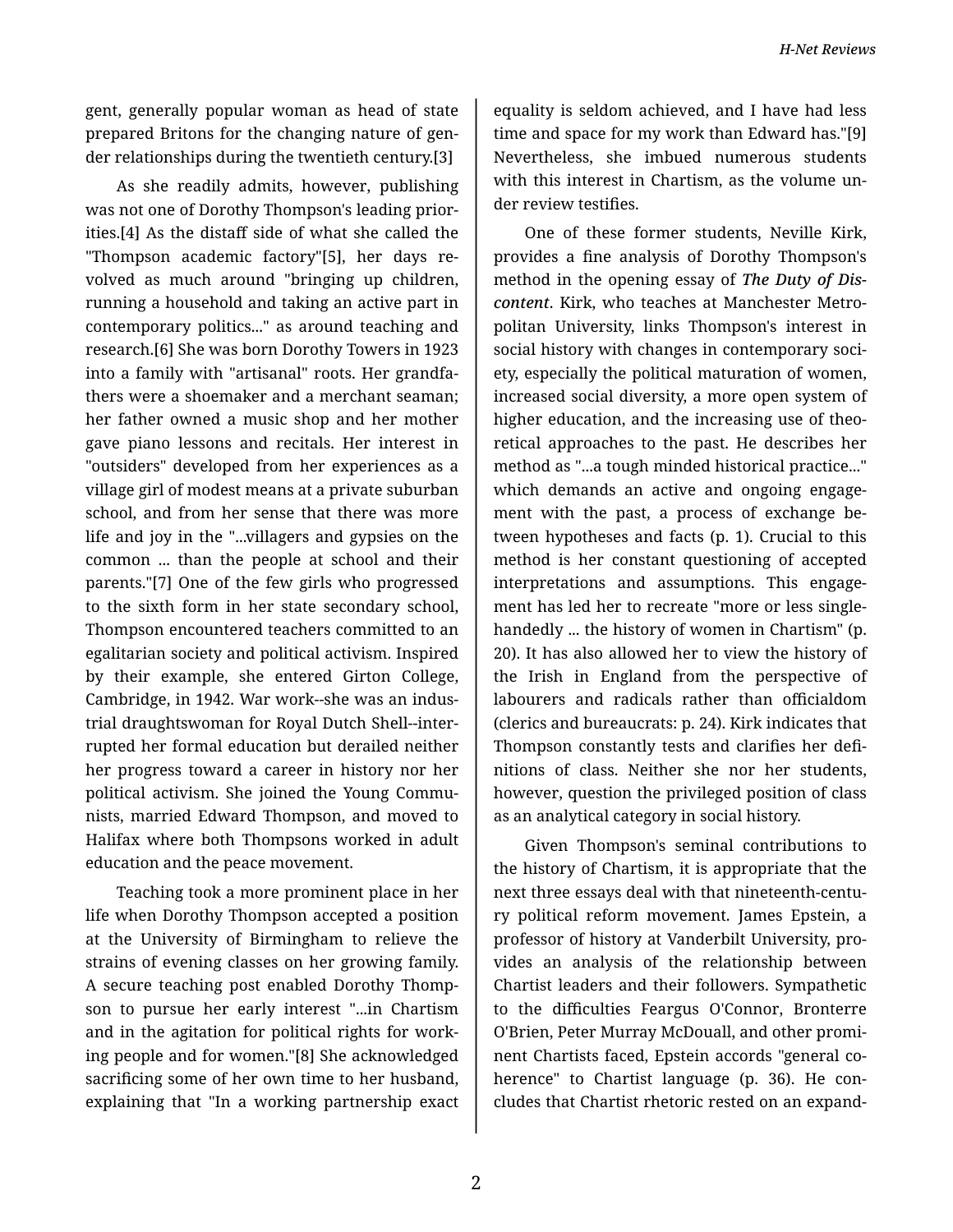ed understanding of "constitutionalist action..." (p. 39). This action could potentially take many forms, as he recognises, from petitioning Parlia‐ ment to armed violence. Epstein digs deeply into the wealth of primary sources from the Chartist movement, paying close attention to the precise language Chartists used.

The next two essays offer further examples of the empirical heart of Dorothy Thompson's method. Stephen Roberts, a fellow at the Universi‐ ty of Birmingham, examines letters to the *North‐ ern Star*, the most important Chartist newspaper. It is easy, he acknowledges, to drift away into the advertisements and correspondence columns of the *Star*, but it is easier to dismiss them as trivia. In the range of voices represented by meeting re‐ ports, poems, legal advice, humour, and reader's inquiries is evidence of a participatory press. Roberts lists the seventy-four poets whose work appeared in the *Star* and claims that much more poetry was submitted but never published. One of his most interesting conclusions is that "poetry was being produced by the working class on a scale not seen in any other decade of the nine‐ teenth century" (p. 60).

Another important facet of the Chartist move‐ ment is the galaxy of leading Chartists virtually unknown outside their own small areas. One such individual is John Richards of Staffordshire. Robert Fyson's "Homage to John Richards"--the ti‐ tle deliberately echoes E. P. Thompson's "Homage to Tom Maguire"[10]--relates the biography of this little-known provincial Chartist leader. Fyson, a research associate at Staffordshire University, deftly shows the human vagaries and political in‐ consistencies of a local agitator trying to survive in the world of outsiders. Richards was active in political reform and trade unionism before Char‐ tism, and wandered briefly into "foreign-policy Chartism" (an attempt to blame a pro-Russian aristocratic conspiracy for the restrictive fran‐ chise) in 1839.

Social relations form the general theme of the middle three essays. In a most innovative contri‐ bution, Kate Tiller suggests that rural resistance to enclosures "involved solidarities of greater com‐ plexity than any analysis based simply on mono‐ lithic views of class will allow" (p. 98). Her find‐ ings from a study of rural Oxfordshire counter much received wisdom about agricultural areas. Acknowledging her debt to the pioneering re‐ search of George Rude and Eric Hobsbawm, she discovers that the commons "provided a workable way of life" well into the nineteenth century (p. 110). The guardians of custom turned out to be not the mass of landless poor who might be expected to protect the commons but a few landowners (p. 112). Tiller, who coordinates the history offerings of the Oxford University Depart‐ ment of Continuing Education, engages in precise‐ ly the type of detailed dialogue between hypothe‐ sis and practice modeled by Thompson.

Clive Behagg takes us from the farm to the factory in "Narratives of Control: Informalism and the Workplace in Britain, 1800-1900." This study of "the culture of the workplace" (pp. 122-23) pro‐ poses a way to circumvent two dominant narra‐ tives of the shop floor. Contending that the man‐ agerial and trade-union "stories" ignore the activi‐ ty of workers themselves, Behagg focuses on in‐ formal workplace practices. Like Tiller's essay, this one suggests that custom may not have been as completely extinguished as some historians think. Behagg, who teaches at the Chichester Insti‐ tute of Higher Education, interprets workplace bacon frying and cardgames as informal gestures toward control of the working day, a late-nine‐ teenth-century equivalent to Saint Monday. Like Dorothy Thompson, he presents workers as active agents in making their own history.

Given Dorothy Thompson's commitment to recovering the history of forgotten and excluded groups, it comes as no surprise to find not one but two essays dealing with pauper lunatics. The first, by L. D. Smith, a fellow at the University of Birm‐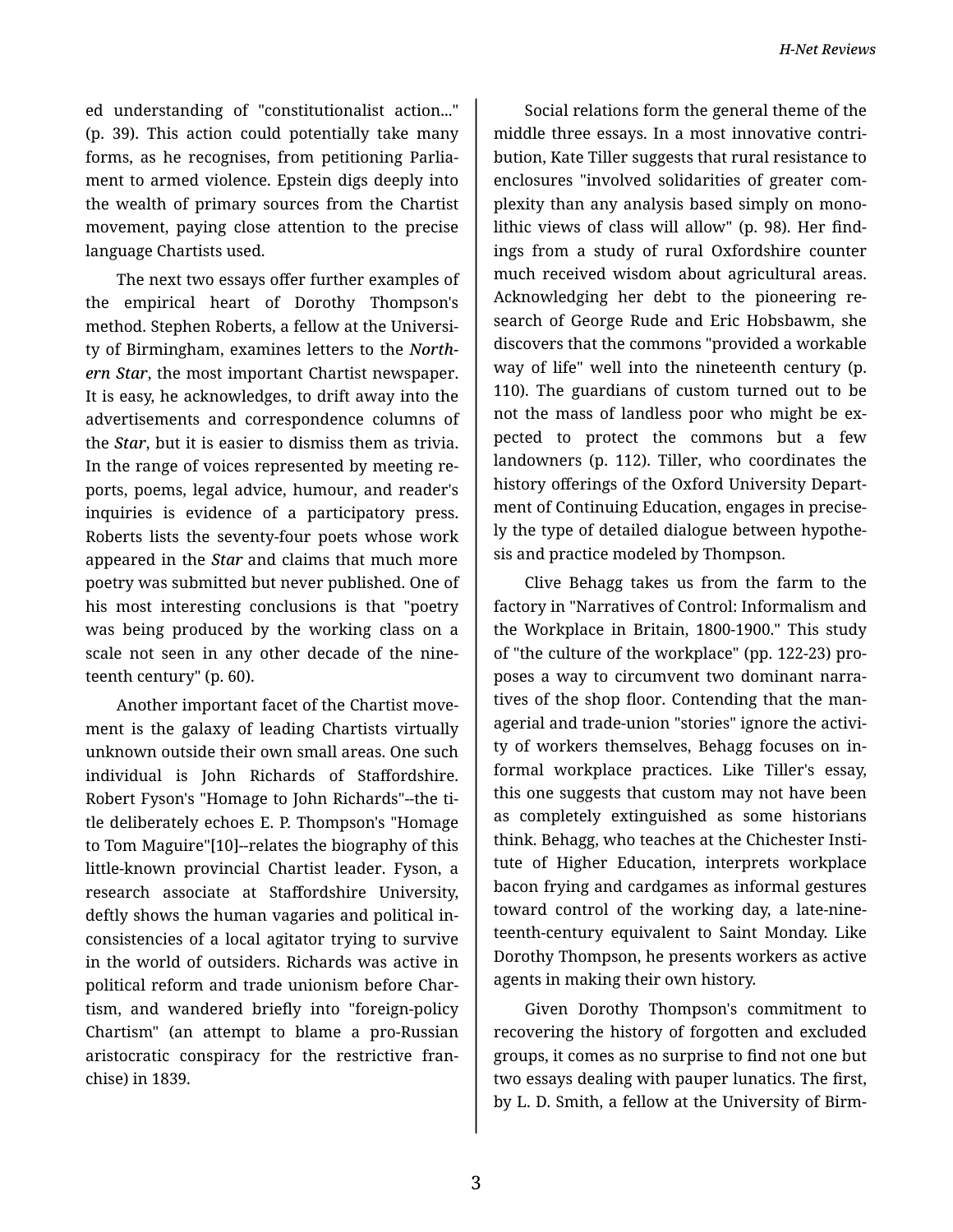ingham, illustrates the ways in which class stand‐ ing came to determine the treatment of lunatics. As the number of "people deemed insane" grew at the end of the eighteenth century, the ability of lo‐ cal poor law guardians to care for them declined. The guardians responded in many cases by con‐ tracting their care out to county insane asylums. As a result, county asylums began to differentiate lunatics by class in the early nineteenth century. Although the author evinces some conceptual un‐ certainty--he conflates rank and class (p. 143)-- Smith presents a valuable overview of the incom‐ plete transition to "the segregation of the classes in public asylums," pointing to similarities in their treatment as well as differences (p. 155).

A second essay touching on this topic is Glen Matthews's "Poverty and the Poor Law in the First World War in Worcestershire." Matthews puts or‐ thodox views of the social history of World War I to the test. He studies how the poor law dealt with the elderly, the provision of medical services, the insane, and vagrants. These groups were out‐ siders in the sense that they did not share the gen‐ erally higher standards of living enjoyed by civil‐ ians in Britain during World War I. Lower bene‐ fits and an increasing cost of living meant in‐ creased mortality rates. Matthews, who teaches at Evesham College, Worcester College, and the Open University, concludes that the poor law ad‐ ministration survived the war intact despite the strains placed on local guardians.

Owen Ashton explores the link between W. E. Adams, the Chartist journalist, and Henrietta Stannard, "an eminent Victorian" known for her novels of military life written under the pseudo‐ nym John Strange Winter (p. 168). Stannard was an outsider for her political beliefs: she agitated for animal rights, rational dress, and fair treat‐ ment of children. She was also an outspoken critic of domestic violence. Her husband acted as her agent and she promoted a "zealous domesticity" (p. 173). Ashton, a principal lecturer at Stafford‐ shire University, records Stannard's connection with Adams as their shared concern with animal rights campaigns in the 1880s.

The life of an ethnic and occupational out‐ sider is recorded in Angela V. John's essay on Eliz‐ abeth Robins, an American actress who became prominent in the British suffrage movement. Robins helped introduce Ibsen to English audi‐ ences but left the stage to pursue a writing career. Robins's political activism began in 1905 and in‐ cluded the suffragist play called *Votes for Women!* and the political novel *The Convert*. Robins stead‐ fastly refused to countenance protective legisla‐ tion for women workers; rather, John stresses, she argued that "...what women needed most was the protection of the vote" (p. 202). It is here that Robins's life provides new insight into the suf‐ frage movement. John, professor of history at the University of Greenwich, suggests that historians may have underestimated the extent of the suf‐ frage movement's efforts to mobilise workingclass women.

Two groups of ethnic outsiders form the sub‐ ject matter of the final essays. John Belchem of the University of Liverpool presents an overview of mutuality among the Catholic Irish of Liverpool. He sees Irish immigrants as practicing a form of collective self-help that falls outside the horizons of most labour histories. Informal and difficult to document, this occurred in two stages. Immi‐ grants initially joined Ribbon societies (secret re‐ publican clubs) for access to work and basic in‐ surance. Ribbonism gave way to organised charity in a move by the Catholic church to end the habit of meeting in pubs and plotting revolution. Father Nugent's efforts to offer an alternative succeeded in part because of the support he received from the parish officials and Irish press in Liverpool. Belchem does an excellent job of presenting the Liverpool Irish as a heterogeneous group una‐ menable to stereotyping. He also demonstrates the many ways in which this group must be differ‐ entiated from other Irish communities on the mainland.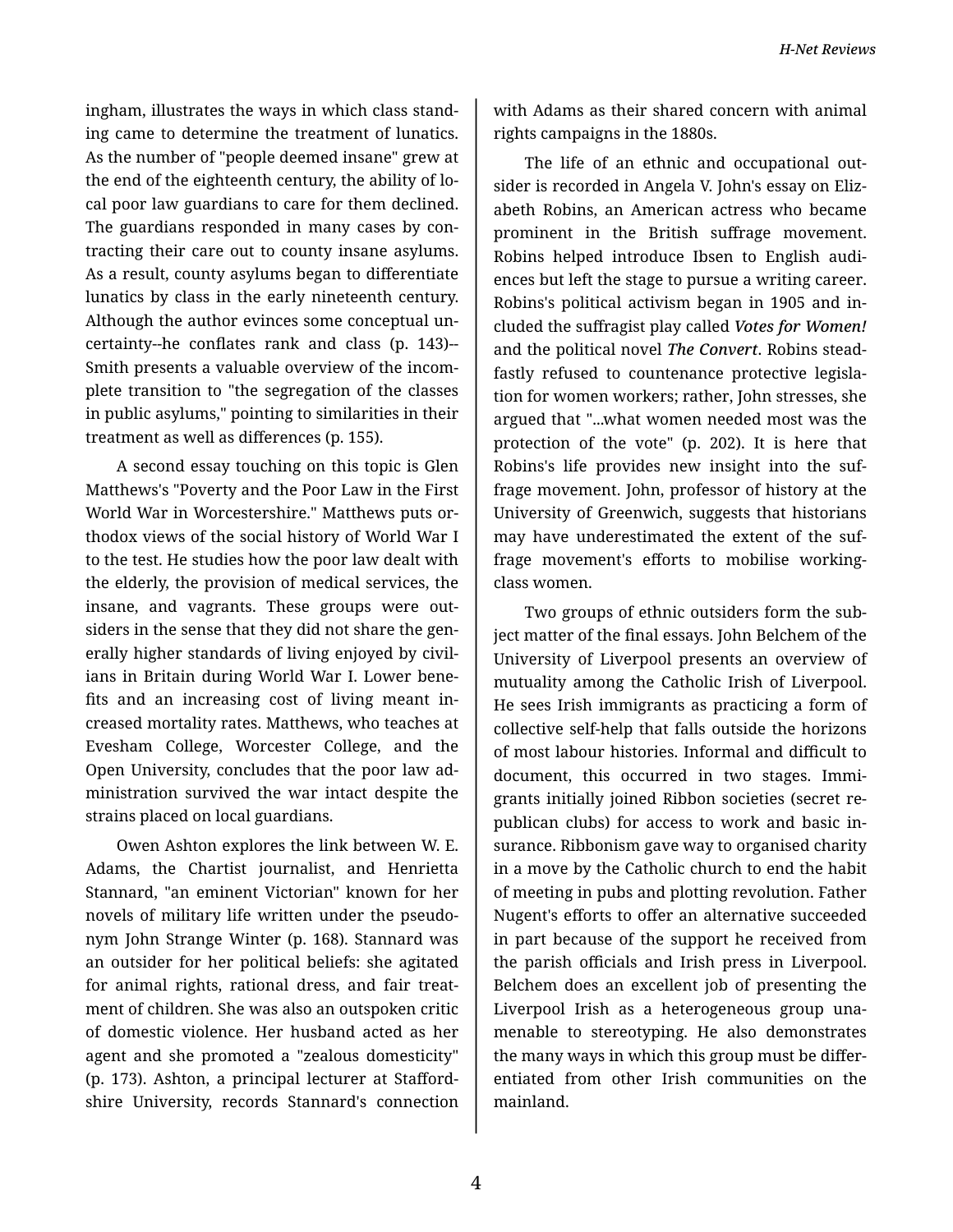The last essay is an analysis of the Italian community in England's second city. Carl Chinn, who holds the post of community historian for Birmingham City Council in addition to teaching duties at the University of Birmingham, examines the handful of Italian immigrants--a few hundred at most--who settled in nineteenth-century Birm‐ ingham. His object is to show the existence of a small community of Italians in Birmingham, and in this he is successful. He establishes their pres‐ ence using census data and illustrates differences within this small group. He concludes with several questions worth pursuing, amounting to a call for examining the culture of this group and what it meant for them to be in Birmingham.

Is this volume, then, a fair reflection of Dorothy Thompson's contributions to British his‐ tory? To the extent that she offered innovative in‐ terpretations of Chartism, ethnicity, and gender, the answer has to be a resounding yes. The essays all evince the type of dialectic between hypothesis and evidence that is the hallmark of Thompson's research. They are modest contributions ground‐ ed in hard empirical evidence and usually ques‐ tioning received wisdom. They all suggest areas for further research.

For many young historians the Thompsons have been the model for combining political en‐ gagement with outstanding scholarship. It is therefore disappointing that this vital synergism has been omitted from an otherwise excellent *festschrift*. Politics imbricated the Thompson household. Dorothy Thompson participated in the Historians' Group of the Communist Party, the New Left, and campaigns for day care and nucle‐ ar disarmament. According to Bryan D. Palmer, she took the more active political role in the early years of their partnership.[11] Her political con‐ victions shine through her work.

To give just one example, her concerns about the undemocratic nature of contemporary forms of British governance find an echo in her work on the Chartists. In a volume of antiwar essays she

edited, Thompson wrote, "Here in Britain we have one of the most secretive defence establishments in the world, and one of the least accessible to control by the democratic institutions of the coun‐ try."[12] The origin of this anti-democratic politics is suggested in the conclusion to *The Chartists*, where she records the growing power of a government establishment "accessible only to those who had been educated within a system from which working people were totally excluded" ironically concurrently with the expansion of the franchise between 1867 and 1919.[13] Overlook‐ ing the creative and coherent nexus between the political and historical work of Dorothy Thomp‐ son is the book's greatest shortcoming.

## Notes

[1]. *The Early Chartists*, ed. Dorothy Thomp‐ son (London: Macmillan, 1971); and Dorothy Thompson, *The Chartists: Popular Politics in the Industrial Revolution* (New York: Pantheon, 1984).

[2]. Duane C. Anderson, review of *The Chartists*, in *American Historical Review*, vol. 90, no.2 (April 1985), 415.

[3]. Dorothy Thompson, *Queen Victoria: Gen‐ der and Power* (London: Virago, 1990), p. 145.

[4]. Dorothy Thompson, "Introduction," *Out‐ siders: Class, Gender and Nation* (London: Verso, 1993), p. 1.

[5]. Thompson, *The Chartists*, p. xiv.

[6] Thompson, *Outsiders*, p. 1. The following biographical information is from the introduction to *Outsiders*, pp. 1-18.

[7]. Thompson, *Outsiders*, p. 3.

[8]. Thompson, *Outsiders*, p. 14.

[9]. Thompson, *Outsiders*, p. 9.

[10]. E. P. Thompson, "Homage to Tom Maguire," in *Essays in Labour History*, ed. Asa Briggs and John Saville (London: Macmillan, 1960).